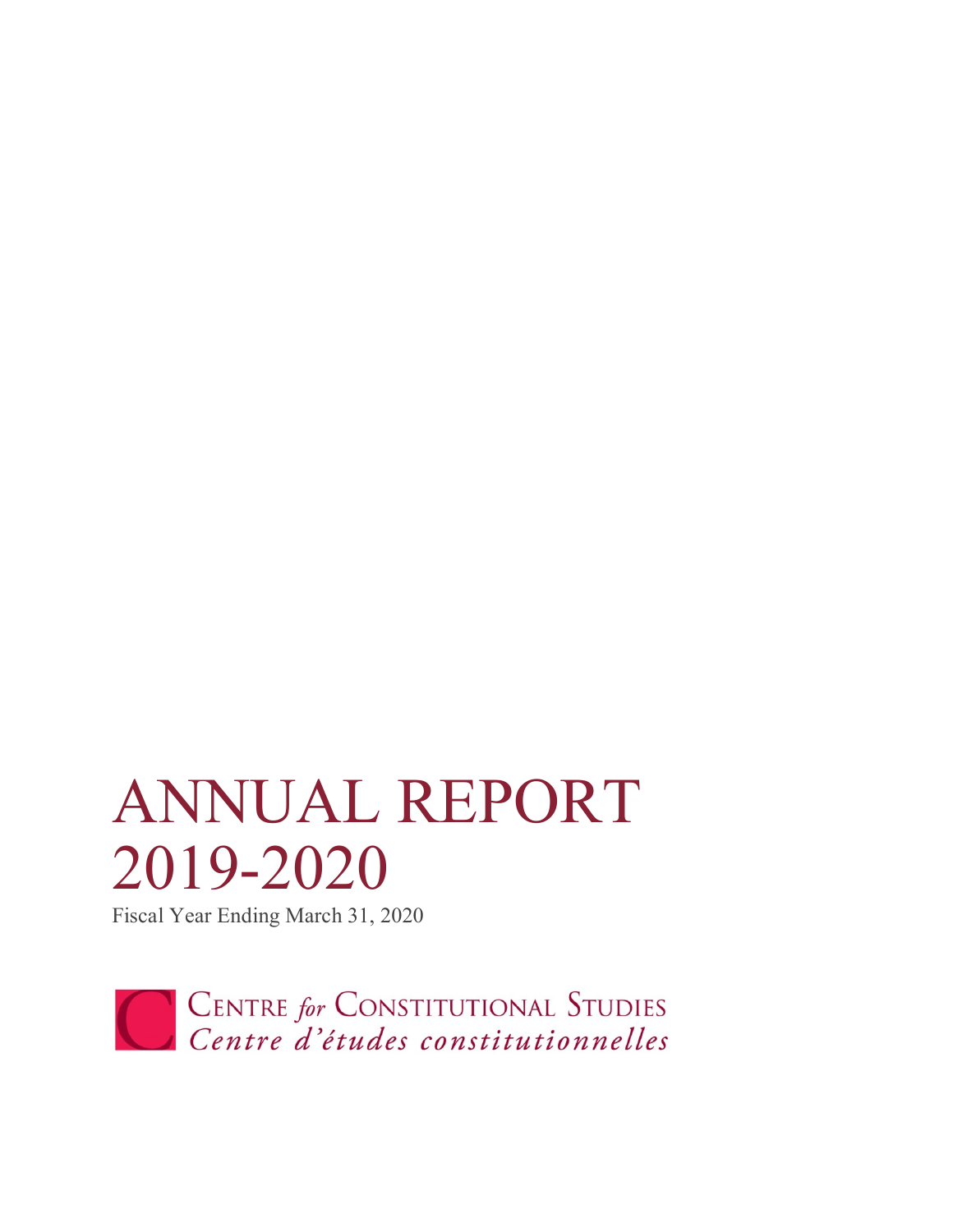# <span id="page-1-0"></span>**TABLE OF CONTENTS**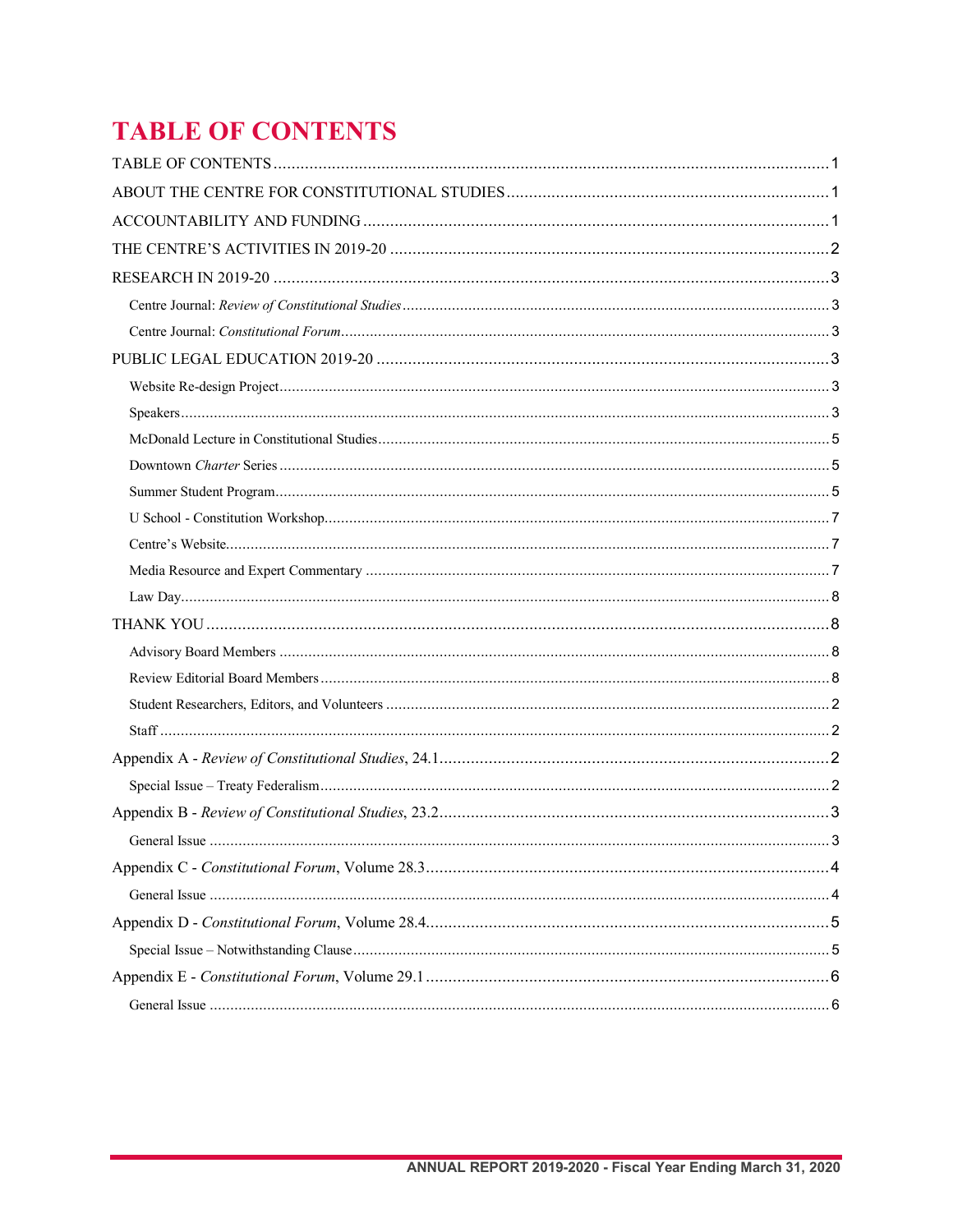# <span id="page-2-0"></span>**ABOUT THE CENTRE FOR CONSTITUTIONAL STUDIES**

The Centre for Constitutional Studies is unique as the hub for constitutional research and public education in Canada. It connects leading Canadian and international scholars, contributes to constitutional debate, creates accessible educational resources, and connects constitutional experts with the public.

In addition to hosting national conferences and symposia, the Centre reaches out to the public with a variety of speakers at the University and in the community. It engages in public education and provides well-researched and accessible information on the Constitution through articles on its website and through a variety of projects and events. The Centre publishes a scholarly journal, *Review of Constitutional Studies*, and an online journal, *Constitutional Forum*, designed to encourage constitutional dialogue and debate across the country and elsewhere. The Centre works to bring the Constitution to light for Canadians so that they understand its fundamental importance to the democratic workings of our country.

**Objectives** 

- To undertake, facilitate, and encourage multidisciplinary, interdisciplinary, and cross-sector research about constitutional issues;
- To facilitate the production of high-quality publications for scholars, the legal community, and the public;
- To promote an understanding and appreciation of constitutional issues among the public, private, and not-for-profit sectors; and
- To serve as a resource for information and expertise about constitutional issues.

# <span id="page-2-1"></span>**ACCOUNTABILITY AND FUNDING**

The Centre for Constitutional Studies is an academic center established at the University of Alberta and is accountable to the University through the Dean of the Faculty of Law. The Centre is generously funded by the Alberta Law Foundation (ALF) through an annual operating grant (\$394,616.00 in 2019-20) and by the University of Alberta (in kind). In 2019-20, additional sources of revenue for the Centre included subscription revenue from subscribers to the *Review of Constitutional Studies* and royalty revenues from published articles (\$11,535.00), and specific project funding from ALF for website re-development (\$9,000.00).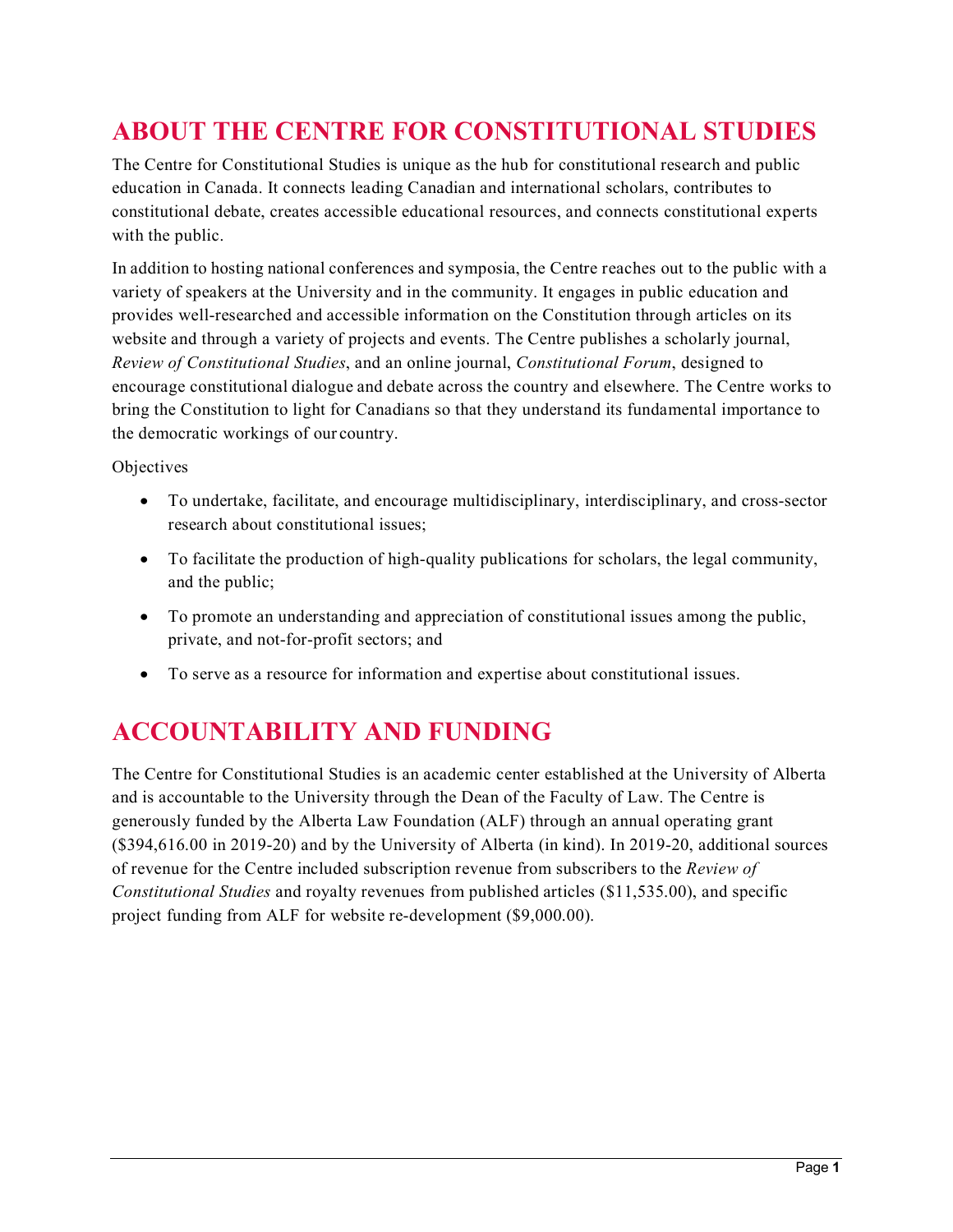## <span id="page-3-0"></span>**THE CENTRE'S ACTIVITIES IN 2019-20**

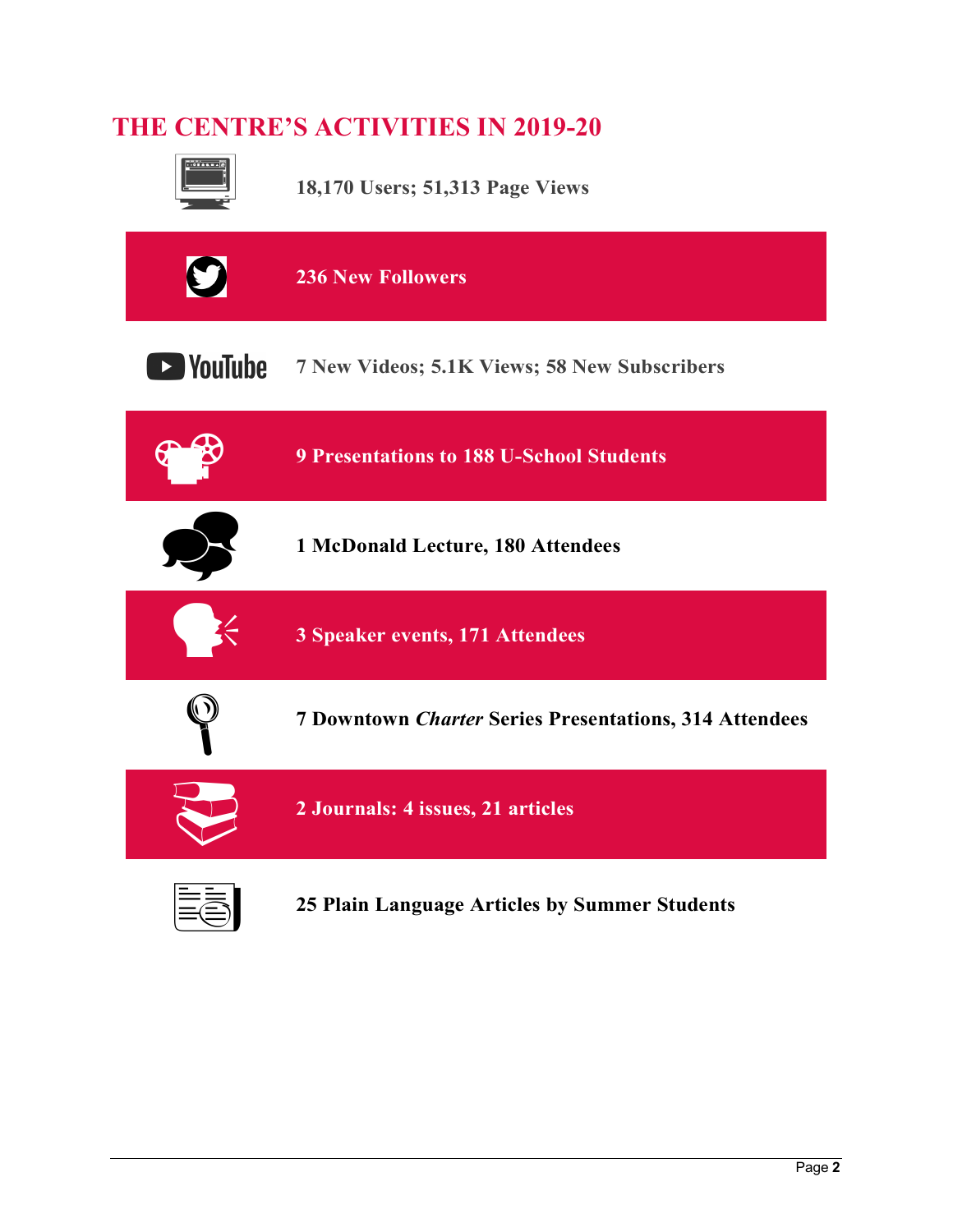## <span id="page-4-0"></span>**RESEARCH IN 2019-20**

#### <span id="page-4-1"></span>**Centre Journal:** *Review of Constitutional Studies*



The Centre published two issues of the Review - 23.2 and 24.1 - one of which was a special issue (24.1) titled "Treaty Federalism". Issue 23.2, was published in October 2019 and includes articles on reconciliation, Section 16 of the Constitution Act, 1982, federalism, constitutional dialogue, a review essay, and a book review. Issue 24.1 was published in late December 2019, and the Centre was fortunate to have two special guest editors, Assistant Professor Joshua Nichols, University of Alberta, and Amy Swiffen, Associate Professor, Concordia University. The papers in this issue, which were delivered at a Workshop held at the University of Alberta in May 2019, explore 'treaty federalism' which is a re-imagining of what we

understand as sovereignty and the foundation of the Canadian State. See Appendices A and B for the Table of Contents of these issues.

#### <span id="page-4-2"></span>**Centre Journal:** *Constitutional Forum*



The Centre published three issues of the Forum, in 2019-2020. Issue 28.3 is a General Issue published in early September 2019, which includes articles written by Philippe Lagassé*,* David Robitaille*,* Mark Mancini*,* and Han-Ru Zhou*.* Issue 28.4 was published in late October 2019 as a Special Issue with three articles written on the notwithstanding clause. Issue 29.1 included articles written by Colin Feasby, Andrew Leach and Eric M. Adams, Richard Moon, and Maxime St-Hilaire and Xavier Foccroulle Ménard. See Appendices C, D, and E for Table of Contents for these issues.

## <span id="page-4-3"></span>**PUBLIC LEGAL EDUCATION 2019-20**

The Centre's public education program included a wide range of speakers and events: a rich Speaker Series with speakers from across Canada, the Downtown *Charter* Series presentations offered by Law Faculty members; Constitution workshops for grades 5/6 students delivered by law student volunteers; 25 published plain language articles (featuring articles on constitutional issues, commentary on key Supreme Court of Canada judgments, and keyword explanations) written by law students; the development of a grade 9 *Charter* workshop.

#### <span id="page-4-4"></span>**Website Re-design Project**

The Centre has been hard at work preparing for the launch of our new website. We expect to launch our new website in early May 2020.

#### <span id="page-4-5"></span>**Speakers**

The Centre organizes speaker events where scholars, practitioners and other experts speak to a general audience about constitutional issues. Our audiences range from students, to policy experts,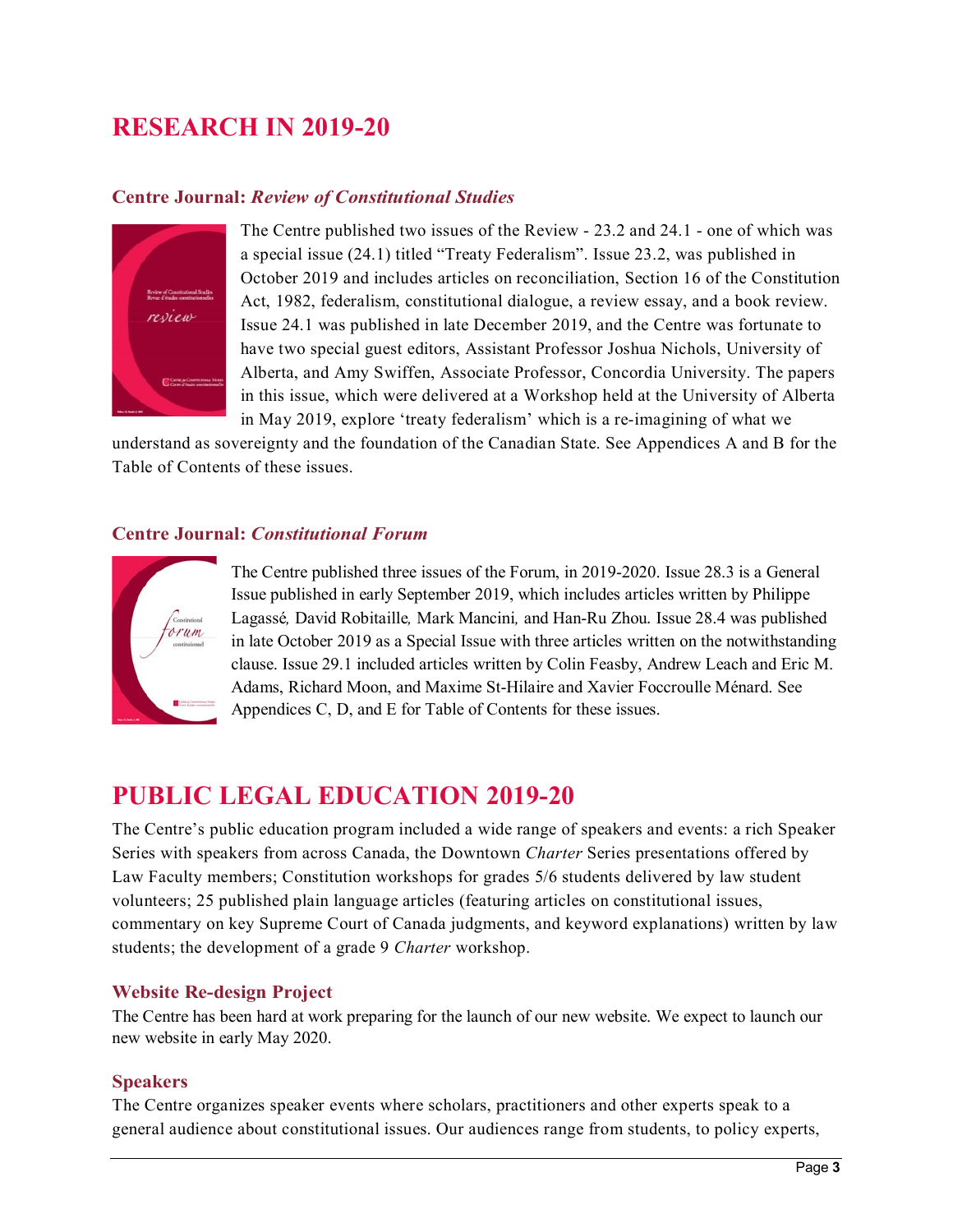members of the public including the media and legal practitioners who can benefit from the information provided. In 2019-20 the Centre hosted:

**The Administered Constitution: Administrative Tribunals'/Agencies' Critical Constitutional Role**, co-hosted with the Faculty of Law, a presentation by Professor Sophia Lee (University of Pennsylvania Law School) September 18, 2019





**Courts Without Cases: The Law and Politics of Advisory Opinions** a presentation by Professor Carissima Mathen (University of Ottawa Faculty of Law) October 24, 2019

**Constitutional Amendments: Making, Breaking, and Changing Constitutions** a presentation by Professor Richard Albert (University of Texas, Law, Government) October 31, 2019



*Photos: (top right) Patricia Paradis, Sophia Lee, and Mathew Leowans; (centre) Carissima Mathen; (bottom right) Richard Albert*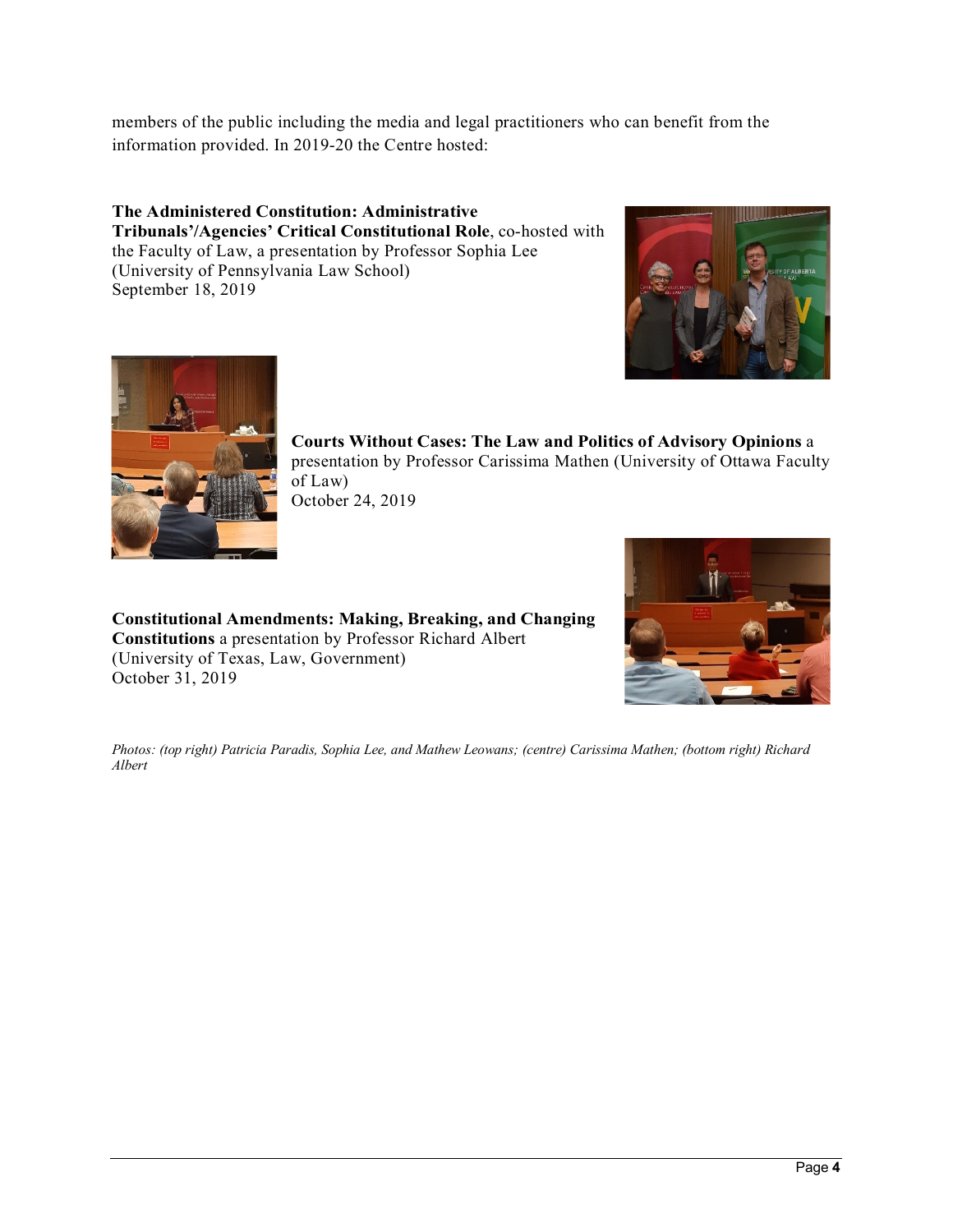#### <span id="page-6-0"></span>**McDonald Lecture in Constitutional Studies**

Each year the Centre organizes and hosts the McDonald Lecture in Constitutional Studies which is supported through an endowment provided by the McDonald family to the Faculty of Law in honour of the late Justice David McDonald of the Court of Appeal of Alberta. This year's event marked the  $30<sup>th</sup>$  anniversary of the lecture and the Centre was pleased to host Senator Paula Simons as our guest lecturer. The Senator gave a compelling and informative presentation on the history of the Senate and the ways in which appointment of independent senators has transformed the Senate's day-to-day functions.



*Photo: Interim Dean David Percy, Senator Paula Simons, Patricia Paradis*

#### <span id="page-6-1"></span>**Downtown** *Charter* **Series**

The Centre organized seven sessions taught by University of Alberta law professors at Enterprise Square in downtown Edmonton. The Downtown *Charter* Series talks are an excellent opportunity for members of the public to learn about the *Charter* during their lunch hours. This is an incredibly popular series. Topics covered this past year:

- Protecting Democracy or Those Boring Parts of the *Charter* no one Talks About! A presentation by Professor James Muir
- Is the *Charter* Protection of the Right to Counsel Too Limited? A presentation by Public Legal Education Coordinator Paul Atkinson
- Does the *Charter* Protect the Right to Housing? A presentation by Assistant Professor Anna Lund
- The Principles of Fundamental Justice: What Are They Anyway? A presentation by Ph.D. Candidate Colton Fehr
- Do Corporations Have *Charter* Rights? A presentation by Assistant Professor Anna Lund
- Duty to Consult: What is the Governments Duty to Consult Indigenous Peoples? A presentation by Professor Catherine Bell
- The *Charter* the Environment, a presentation by Associate Professor Cam Jefferies

#### <span id="page-6-2"></span>**Summer Student Program**

The Centre's summer student program is central to producing plain language articles on the

Constitution which are available for access by the general public on the Centre's website. In 2019-20, the Centre hired three law students (Julia Amelio (3L), Michael Graham (3L), and Russell Green (3L)) who produced a total of 20 articles and 5 keywords that addressed many of the current constitutional issues in the news.

*Photo: Julia Amelio, Michael Graham, and Russell Green*

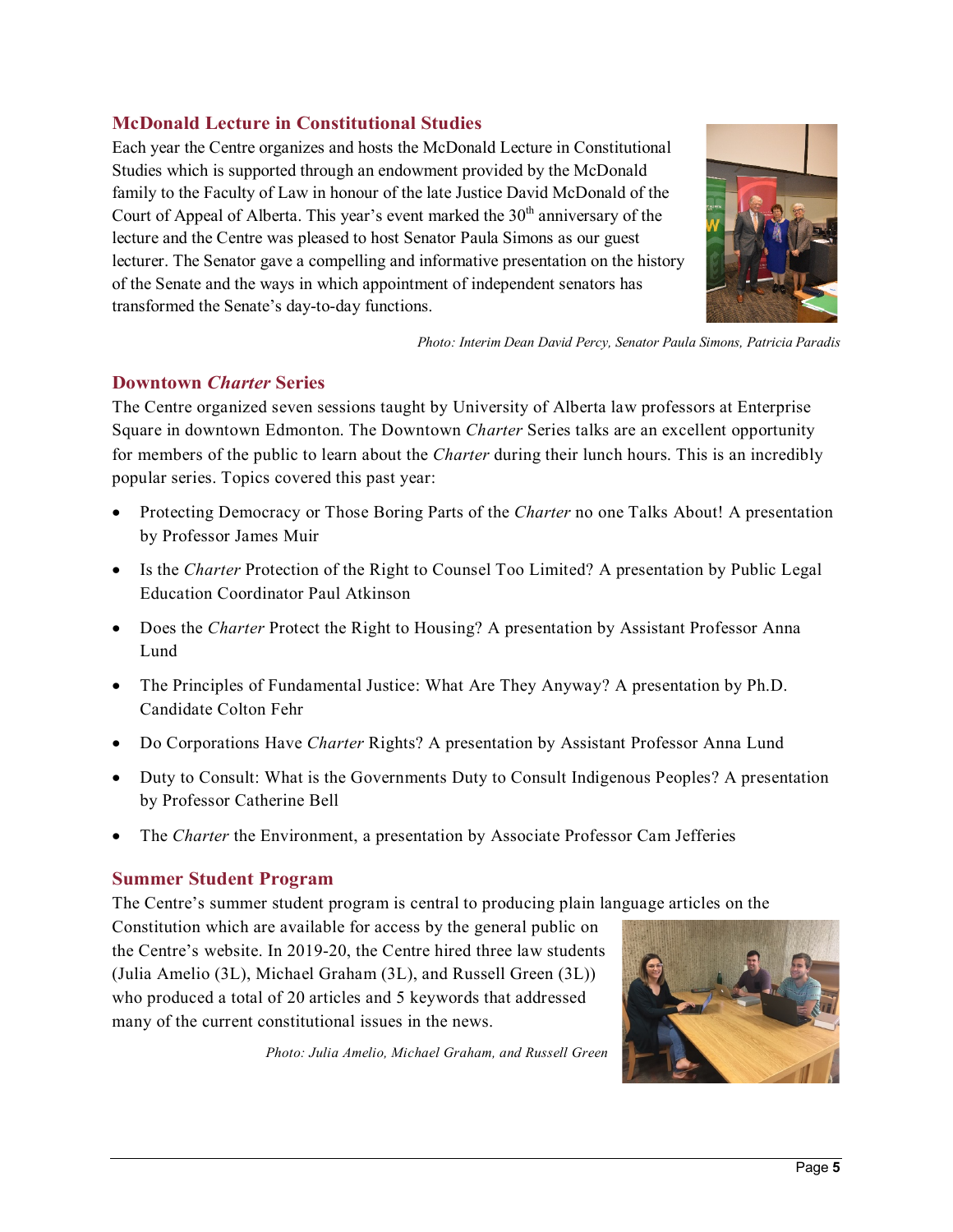These articles provide an excellent opportunity for the public to learn about the many ways in which the Constitution affects their everyday lives. Here are the articles they produced:

- [Wrangling with the Law: Can Federalism Save Rodeo Animals?](https://centreforconstitutionalstudies.createsend1.com/t/d-l-xxjjid-l-r/)
- [Equal Pay for Equal Work? Not in Alberta](https://centreforconstitutionalstudies.createsend1.com/t/d-l-xxjjid-l-y/)
- Back to the Basics [Pipeline Dispute Sees Use of Traditional Constitutional Doctrines](https://centreforconstitutionalstudies.createsend1.com/t/d-l-xxjjid-l-j/)
- [Solitary, Segregation or a Structured Intervention Unit –](https://centreforconstitutionalstudies.createsend1.com/t/d-l-xxjjid-l-t/) An Unconstitutional Way to Do Time?
- [Is it Time to Dust-Off Section 28 of the Charter?](https://centreforconstitutionalstudies.createsend1.com/t/d-l-xxjjid-l-i/)
- [The Military Exception: SCC Affirms No Right to a Trial by Jury for Military Members](https://centreforconstitutionalstudies.createsend1.com/t/d-l-xxjjid-l-d/)
- [Comparing Federal Government and Indigenous Perspectives](https://centreforconstitutionalstudies.createsend1.com/t/d-l-xxjjid-l-k/) on Self-Government Agreements
- [A Penny for Your Thoughts, If We Like Them: Freedom of Expression on Campus Part 1](https://centreforconstitutionalstudies.createsend1.com/t/d-l-xxjjid-l-u/)
- [We Like Our Speech Deep Dish: Freedom of Expression on Post-Secondary Campuses Part 2](https://centreforconstitutionalstudies.createsend1.com/t/d-l-xxjjid-l-o/)
- [The Role of the Senate: Robust Regionalism or Diligent Deference?](https://centreforconstitutionalstudies.createsend1.com/t/d-l-xxjjid-l-b/)
- [Supreme Court Appointment Process and the Prime Minister of the Day](https://centreforconstitutionalstudies.createsend1.com/t/d-l-xxjjid-l-n/)
- [The Feds and a Conversion Therapy Ban: Mixed Messages and Constitutional Challenges](https://centreforconstitutionalstudies.createsend1.com/t/d-l-xxjjid-l-p/)
- [Jewish Holidays, Federal Elections, and Court Decisions! Oh My!A National Pharmacare Plan](https://centreforconstitutionalstudies.createsend1.com/t/d-l-xxjjid-l-x/)  [Requires Cooperative Federalism](https://centreforconstitutionalstudies.createsend1.com/t/d-l-xxjjid-l-m/)
- [Delay in Alberta Public Sector Arbitration: Responsible Measure or Illegal Attack?](https://centreforconstitutionalstudies.createsend1.com/t/d-l-xxjjid-l-c/)
- [A Long and Uncertain Road to Alberta Independence](https://centreforconstitutionalstudies.createsend1.com/t/d-l-xxjjid-l-q/)
- Can the Federal Government Disallow Québec's 'Anti-Religious Symbols' Act?"Inherent [Tension": Is it Time to Separate the Minister of Justice from the Attorney General?](https://centreforconstitutionalstudies.createsend1.com/t/d-l-xxjjid-l-f/)
- [The 'Carbon Tax'. Wait, Can the Feds Do That?](https://centreforconstitutionalstudies.createsend1.com/t/d-l-xxjjid-l-z/)
- [Climate Emergency vs Emergency Powers](https://centreforconstitutionalstudies.createsend1.com/t/d-l-xxjjid-l-v/)
- [Travel Restrictions in a Pandemic: What are your](https://ualawccsprod.srv.ualberta.ca/2020/04/travel-restrictions-in-a-pandemic-what-are-your-charter-rights/) *Charter* Rights?

#### **Constitutional Keywords:**

- [Habeas Corpus](https://centreforconstitutionalstudies.createsend1.com/t/d-l-xxjjid-l-e/)
- **[Freedom of Association](https://centreforconstitutionalstudies.createsend1.com/t/d-l-xxjjid-l-s/)** (updated)
- [Equalization Payments](https://centreforconstitutionalstudies.createsend1.com/t/d-l-xxjjid-l-g/)
- [Peace, Order and Good Government](https://centreforconstitutionalstudies.createsend1.com/t/d-l-xxjjid-l-w/)
- [Charter Application](https://centreforconstitutionalstudies.createsend1.com/t/d-l-xxjjid-l-yd/)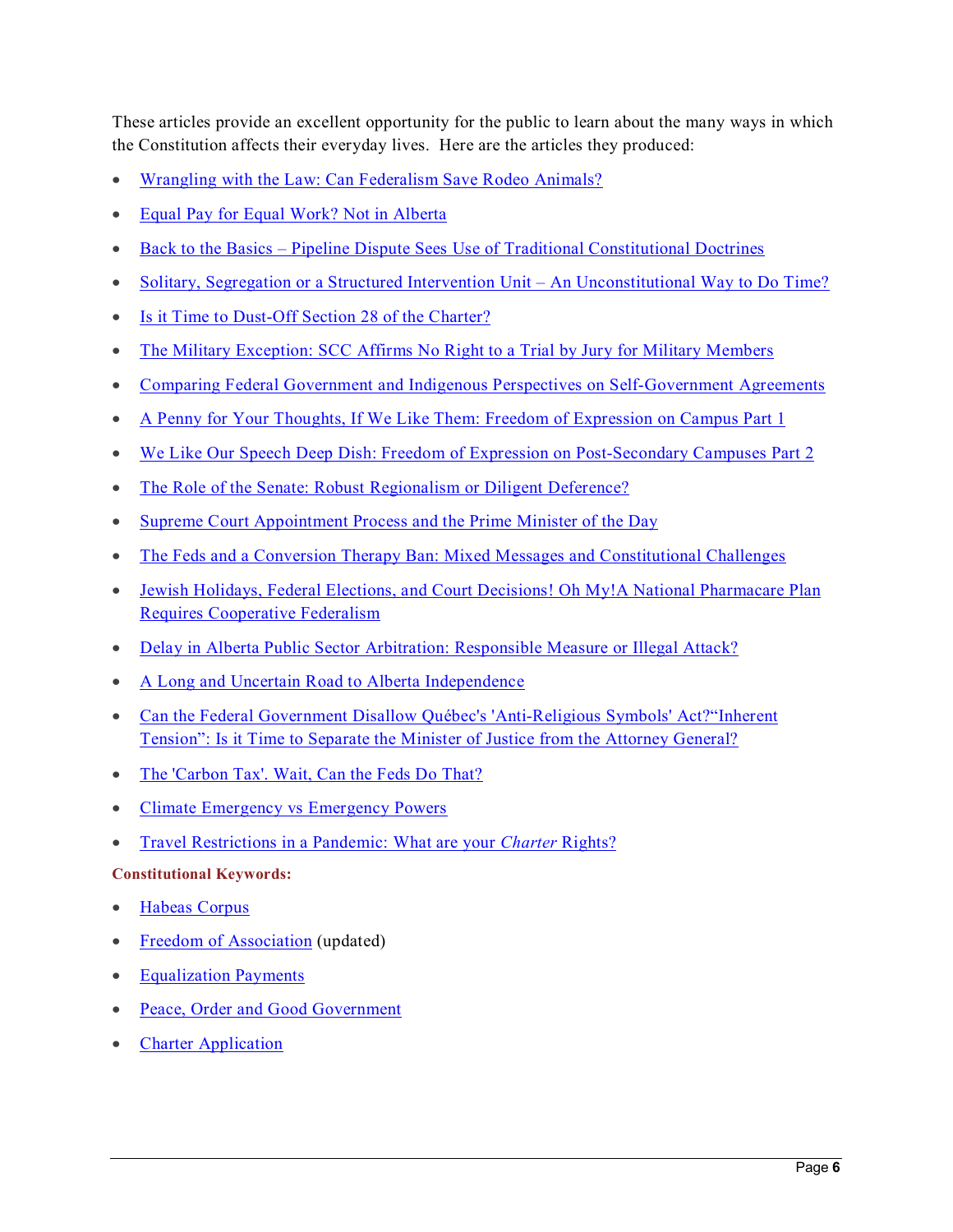#### <span id="page-8-0"></span>**U School - Constitution Workshop**



The Centre has developed a "Constitution Workshop" for grade 5/6 students about Confederation, the Constitution, and the division of powers between the federal and provincial governments in Canada. The U School program is organized by the University of Alberta Senate and is aimed at introducing and connecting students from socially vulnerable, Indigenous and rural communities to the University of

Alberta. Law students volunteer to teach these workshops which include a trip to the law school moot court room where students present arguments to a law student judge about whether the environment should be a provincial or a federal power. This year, the nine sessions on the Canadian Constitution and the division of powers were taught by 15 law student volunteers, organized by two student volunteer coordinators, to 188 grade 5/6 students.



This year, the Centre has worked on developing a "*Charter* Workshop" for grade 9 students on the *Canadian Charter of Rights and Freedoms*. Two student volunteers are developing a PowerPoint presentation and activity for the Workshop, which is on track to be completed in May. We are grateful for U School's assistance in providing feedback as we develop the Workshop.

*Photos: (top left) Classroom Activity in the Law Centre; (bottom right) Students present their arguments in Law Centre Moot Room*

#### <span id="page-8-1"></span>**Centre's Website**

The Centre's [website](https://ualawccsprod.srv.ualberta.ca/index.php/constitutional-issues/the-charter/1037-solitary-confinement-vs-the-charter-of-rights-and-freedoms) is its primary repository of plain language articles about the Constitution and information on events hosted annually by the Centre. It includes links to YouTube videos of previous speaker events, projects and related resources. Links to articles published in the Centre's academic journals, the *Review of Constitutional Studies* and the *Constitutional Forum*, are also available on the website. During 2019-20, the website received 39,152 unique (that is, new) page views and had 18,170 users. It was accessed by individuals in both Canada and internationally (for example, the United States, United Kingdom, India and Italy were the top four countries from which our readers originated).

#### <span id="page-8-2"></span>**Media Resource and Expert Commentary**

During 2019-2020, the Centre responded to queries from media about such issues as the role of the Crown in jurisdictional disputes between the federal government and the provinces, the use of the notwithstanding clause, and inter-provincial legal arguments, particularly around Bill 12 in British Columbia.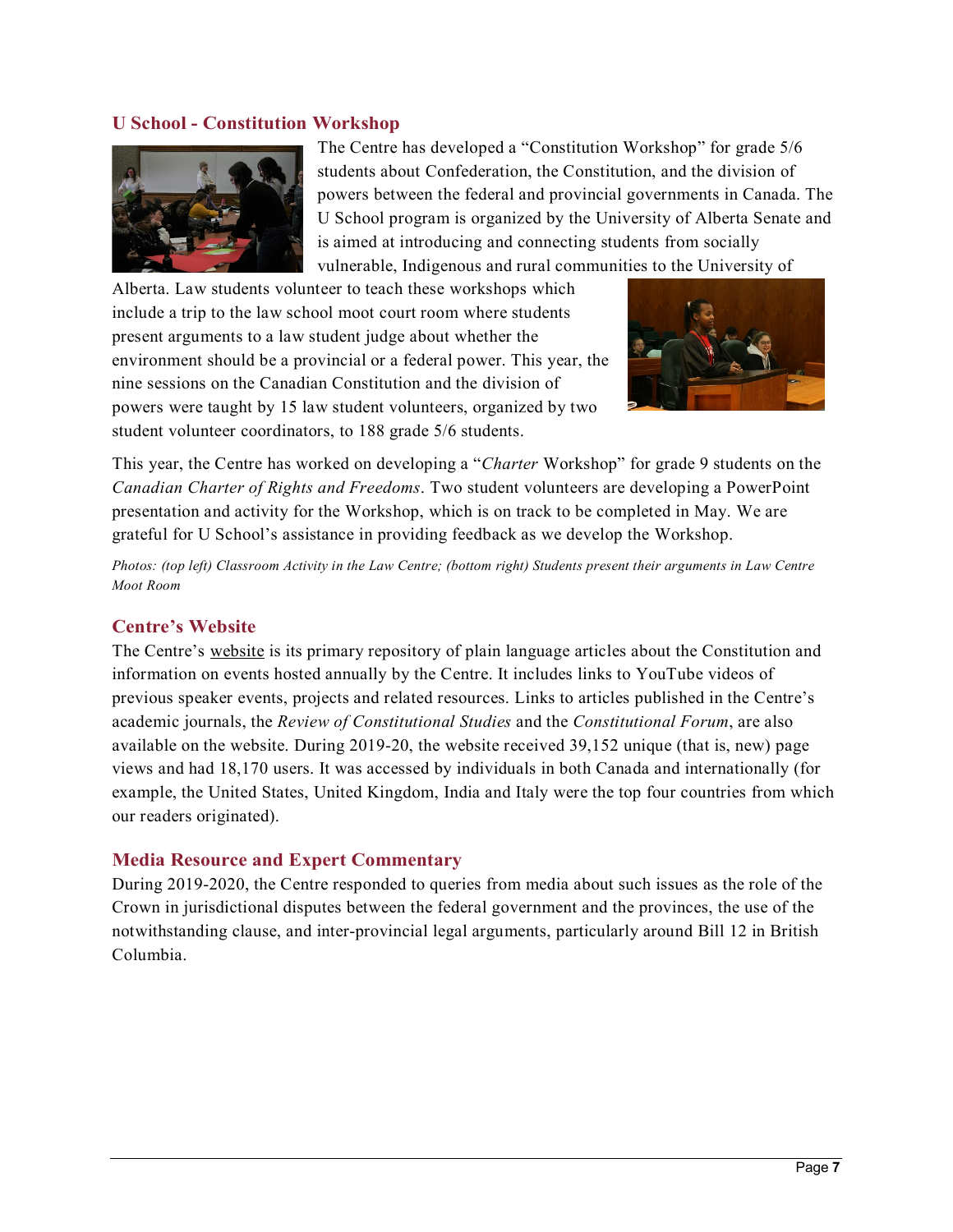#### <span id="page-9-0"></span>**Law Day**

On April 13, 2019 the Centre participated in Law Day at the Edmonton Law Courts. We presented a Constitutional appeal based concerning the section 8 *Charter* right to be free from unreasonable search and seizure, in the context of being required to blow into a breathalyzer when stopped by a police officer. Two volunteer lawyers, Will van Engen (Bottos Law Group) and Courtney Mah (Alberta Justice) argued the appeal before Justice Shelagh Creagh of the Alberta Provincial Court.



*Photo: Courtney Mah, Justice Creagh, and Will van Engen*

The event was attended by 30 people, many of whom were teenagers, and all were actively engaged by Justice Creagh in assisting with her decision.

### <span id="page-9-1"></span>**THANK YOU**

The Centre's accomplishments in 2019-20 are owed to the efforts and support of great many individuals. We would like to thank student researchers and volunteers, scholars and faculty members in Law, and the departments of Political Science, Native Studies and Sociology at the University of Alberta and across the country for presenting at various Centre hosted events, contributing to our journals, and as members of editorial boards and the Centre's Advisory Board. We would also like to thank U School for their helpful feedback in developing our Grade 9 *Charter*  Workshop. We would also like to thank members of the community who attend our events and who are integral to our work.

#### <span id="page-9-2"></span>**Advisory Board Members**

Professor Lise Gotell (Chair) Assistant Professor Valérie Lapointe-Gagnon Leah McDaniel (Alberta Justice) Justice Anna Loparco (Alberta Court of Queen's Bench) Professor James Muir (Vice-Chair) Assistant Professor Joshua Nichols

#### <span id="page-9-3"></span>**Review Editorial Board Members**

Noura Karazivan, Co-Editor in Chief Han-Ru Zhou, Co-Editor in Chief Patricia Paradis, Managing Editor Joshua Nichols, Book Review Editor Kate Berger (Law, University of Western Ontario)

Professor Steven Penney Judy Piercey (Community Member) Tom Rothwell (Alberta Justice) Professor Linda Trimble Professor Jared Wesley Justice Nate Whitling (Alberta Court of Queen's Bench)

Alexandra Dobrowolsky (Political Science, Saint Mary's University) Hoi Kong (Allard School of Law, University of British Columbia) Kiera Ladner (Political Studies, University of Manitoba)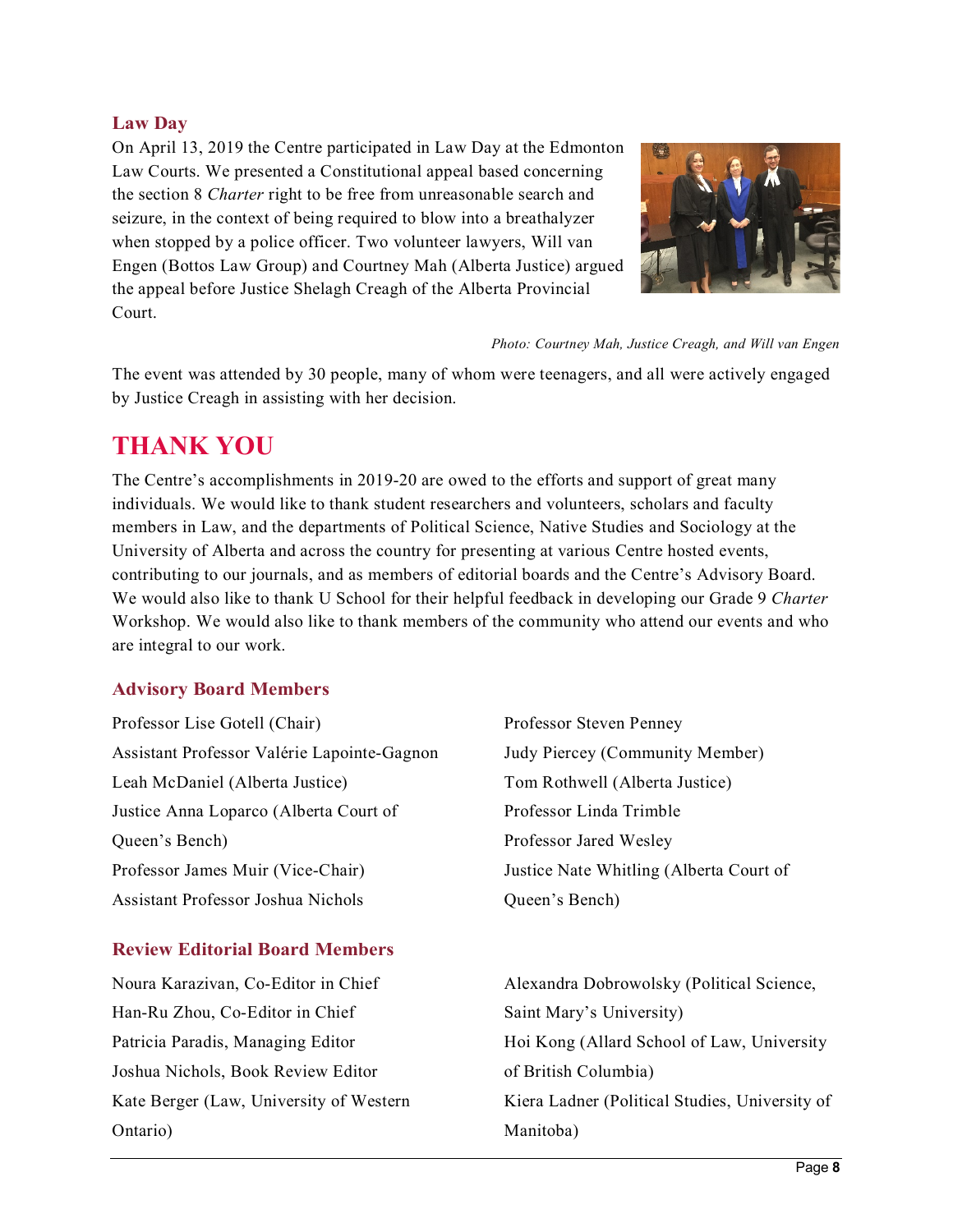Emmett MacFarlane (Political Science, University of Waterloo)

Margot Young (Allard School of Law, University of British Columbia)

#### <span id="page-10-0"></span>**Student Researchers, Editors, and Volunteers**

| Adrianna Aiello         | Duncan McManus         |
|-------------------------|------------------------|
| David Adie              | Dempsey Nobert         |
| Julia Amelio            | Tristan Patterson      |
| Nick Beauchesne         | Sheila Raffray         |
| Rachel Day              | Kimberly Stone         |
| Justine Fallu           | Natalie Thompson       |
| Janaia Fedor            | Amanda Tuff-Overes     |
| Samantha Fraughton      | Lorena Villoria Guerra |
| Michael Graham          | Doris Vucijak          |
| Russell Green           | Alexandra Warkentin    |
| Gillianne Hardy-Legault | Lauren Webster         |
| Lauren Hebert           | Helen Werbicki         |
| Emma-Lee Kramer         | Alanna Wiercinski      |
| Case Littlewood         | James Work             |
| Karen McFadyen          |                        |

#### <span id="page-10-1"></span>**Staff**

Patricia Paradis, Executive Director Paul Atkinson, Public Legal Education Coordinator (July – December, 2019) Aleena Reitsma, Public Legal Education Coordinator (March 2020 – Current) Martin Gotthelf, Administrator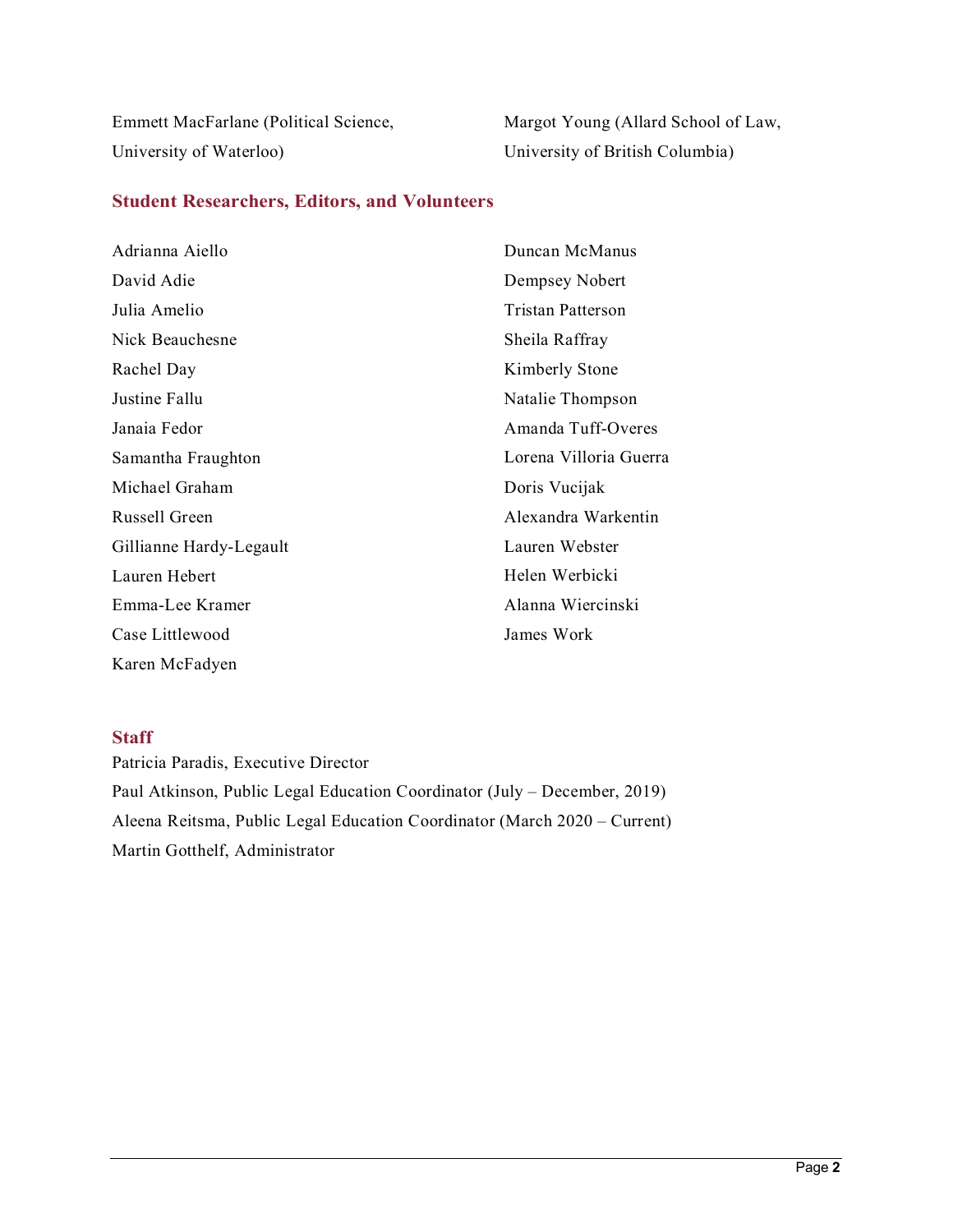## <span id="page-11-0"></span>**Appendix A -** *Review of Constitutional Studies***, 24.1**

#### <span id="page-11-1"></span>**Special Issue – Treaty Federalism**

#### **Table of Contents**

Co-Editors: Joshua Nichols, University of Alberta & Amy Swiffen, Concordia University

#### **Articles**

- *UNDRIP*, Treaty Federalism, and Self-Determination *Michael Asch*
- *UN Declaration on the Rights of Indigenous Peoples* and Treaty Federalism in Canada *James [Sa'ke'j] Youngblood Henderson*
- Indigenous Peoples and Interstitial Federalism in Canada *Robert Hamilton*
- Constitutional Reconciliation and the *Canadian Charter of Rights and Freedoms Amy Swiffen*
- Legal Pluralism and *Caron v Alberta*: A Canadian Case Study in Constitutional Interpretation *Ryan Beaton*

#### **Book Reviews**

- John Borrows, Larry Chartrand, Oonagh E. Fitzgerald, and Risa Schwartz, eds, *Braiding Legal Orders: Implementing the United Nations Declaration on the Rights of Indigenous Peoples*, (Centre for International Governance Innovation (CIGI), 2019) *Nigel Bankes*
- John Borrows, *Law's Indigenous Ethics*, (University of Toronto Press, April 2019) *Ferdinand Gemoh*

The *Review* is a [subscriber-based print journal.](http://trk.cp20.com/click/cfr1-w07u0-hse7pn-5kf5h449/) Articles are available through [HeinOnline.](https://home.heinonline.org/subscription-options/) They will be available in open access on this website as of December 2019 - one year from date of publication.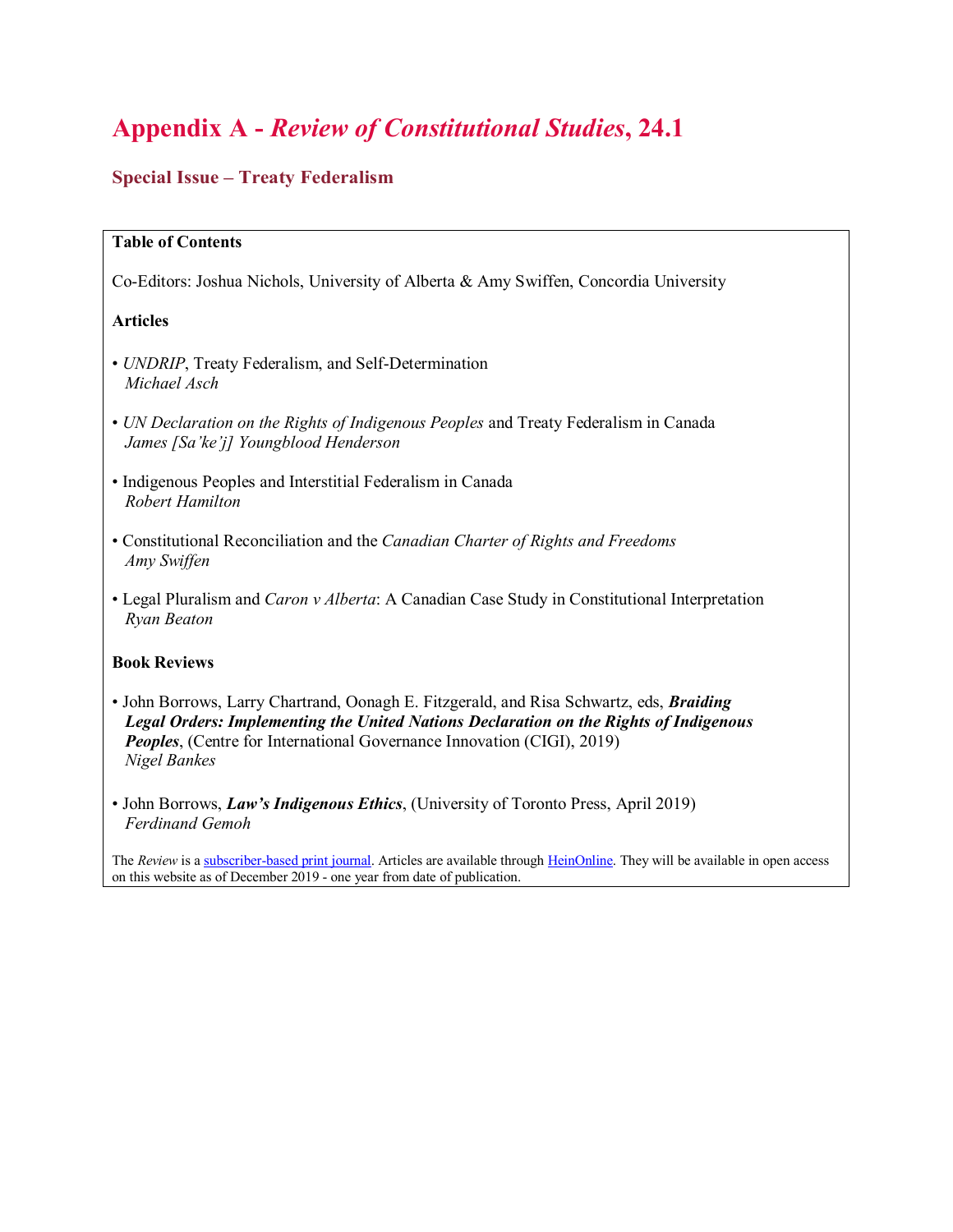# <span id="page-12-0"></span>**Appendix B -** *Review of Constitutional Studies***, 23.2**

#### <span id="page-12-1"></span>**General Issue**

#### **Table of Contents**

"Our Time has Come": Reconciliation in the Wake of *Manitoba Metis Federation Inc. v. Canada (Attorney General) Janique Dubois and Kelly Saunders*

Section 16 of the *Constitution Act, 1867*: The Queen, the Capital, and Canadian Constitutionalism *Michael Da Silva and Andrew Flavelle Martin*

Des Causes et des Conséquences du Dialogue Constitutionnel *Jean-Christophe Bédard-Rubin*

Seven Conceptions of Federalism Guiding Canada's Constitutional Change Process — How Do They Work, and Why So Many? *Dave Guénette*

**Review Essay Proportionality's Reductio ad Monitum:** Review Essay on Paul Yowell's **Constitutional Rights and Constitutional Design** *G.T. Sigalet*

**Book Review** Yaniv Roznai, **Unconstitutional Constitutional Amendments: The Limits of Amendment Powers** (Oxford: Oxford University Press, 2017) *Neliana Rodean*

The *Review* is a [subscriber-based print journal.](http://trk.cp20.com/click/cfr1-w07u0-hse7pn-5kf5h449/) Articles are available through [HeinOnline.](https://home.heinonline.org/subscription-options/) They will be available in open access on this website as of December 2019 - one year from date of publication.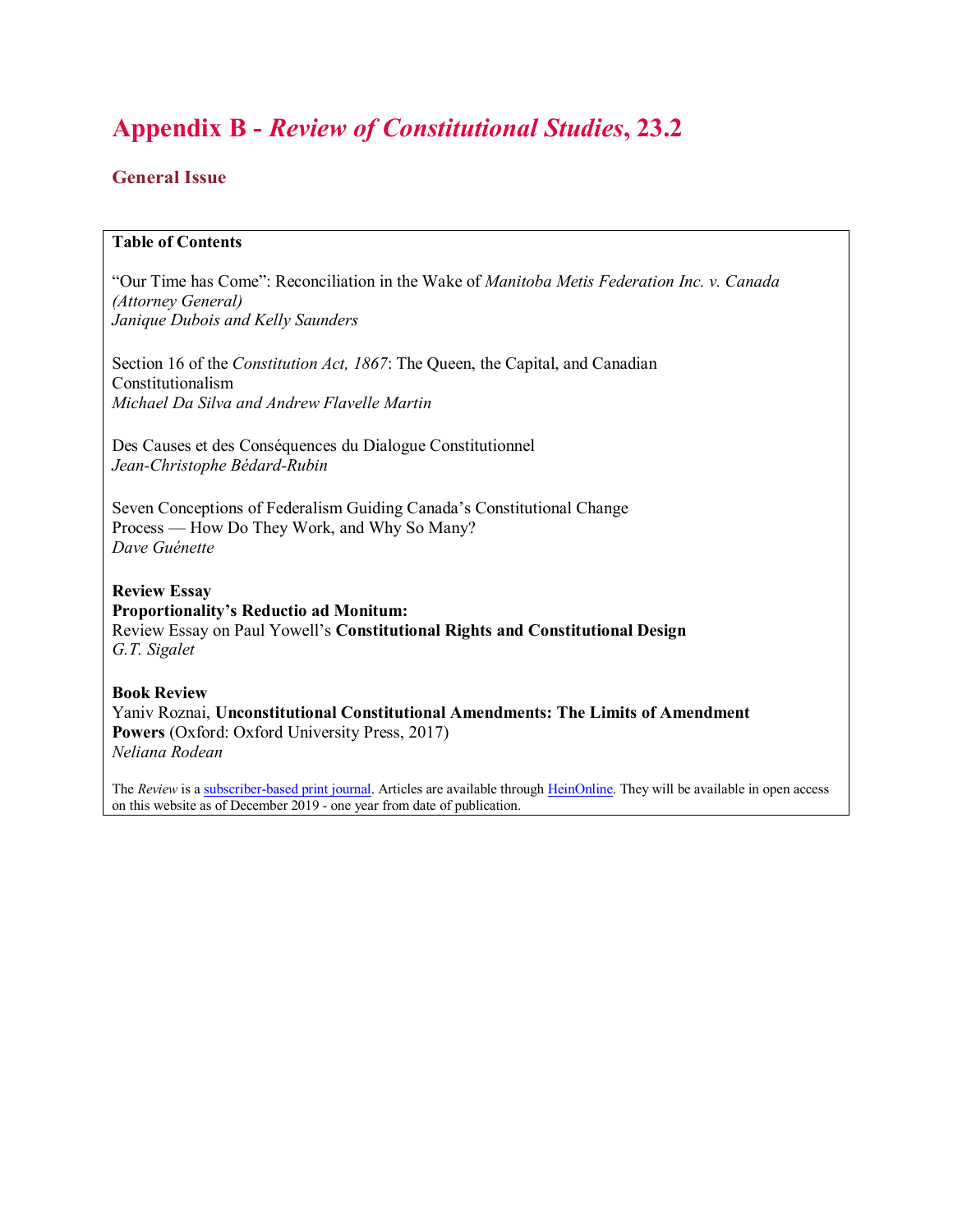# <span id="page-13-0"></span>**Appendix C -** *Constitutional Forum***, Volume 28.3**

#### <span id="page-13-1"></span>**General Issue**

#### **Table of Contents:**

[The Crown and Government Formation: Conventions, Practices, Customs, and Norms](https://journals.library.ualberta.ca/constitutional_forum/index.php/constitutional_forum/article/view/29384) *Philippe Lagassé*

Le fragile équilibre des intérêts locaux et nationaux dans l'interprétation de la compétence fédérale sur [l'aéronautique: l'exemple du parachutisme](https://journals.library.ualberta.ca/constitutional_forum/index.php/constitutional_forum/article/view/29385) *David Robitaille*

[Declarations of Invalidity in Superior Courts](https://journals.library.ualberta.ca/constitutional_forum/index.php/constitutional_forum/article/view/29386) *Mark Mancini*

[Ford et Irwin Toy 30 ans plus tard: une conversation avec le juge de Montigny](https://journals.library.ualberta.ca/constitutional_forum/index.php/constitutional_forum/article/view/29388) *Han-Ru Zhou*

[Ford and Irwin Toy 30 Years Later: A Conversation with Justice Montigny](https://journals.library.ualberta.ca/constitutional_forum/index.php/constitutional_forum/article/view/29387) *Han-Ru Zhou*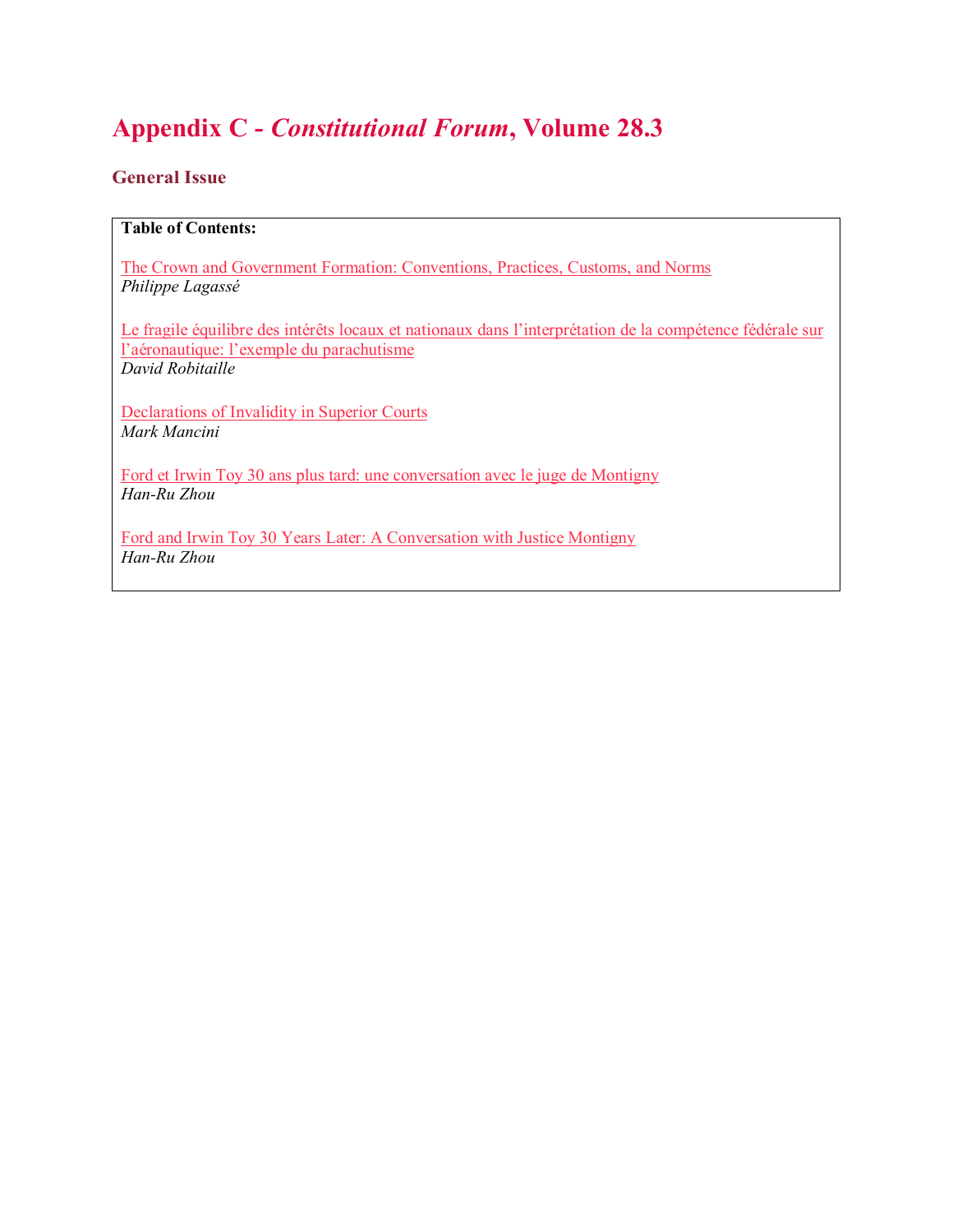# <span id="page-14-0"></span>**Appendix D -** *Constitutional Forum***, Volume 28.4**

#### <span id="page-14-1"></span>**Special Issue – Notwithstanding Clause**

#### **Table of Contents:**

[Advocacy Notwithstanding the Notwithstanding Clause](https://journals.library.ualberta.ca/constitutional_forum/index.php/constitutional_forum/article/view/29389/21388) *Robert Leckey*

[The Notwithstanding Clause and the New Populism](https://journals.library.ualberta.ca/constitutional_forum/index.php/constitutional_forum/article/view/29390/21389) *Richard Mailey*

[Shouting into the Constitutional Void: Section 28 and Bill 21](https://journals.library.ualberta.ca/constitutional_forum/index.php/constitutional_forum/article/view/29391/21390) *Kerri A Froc*